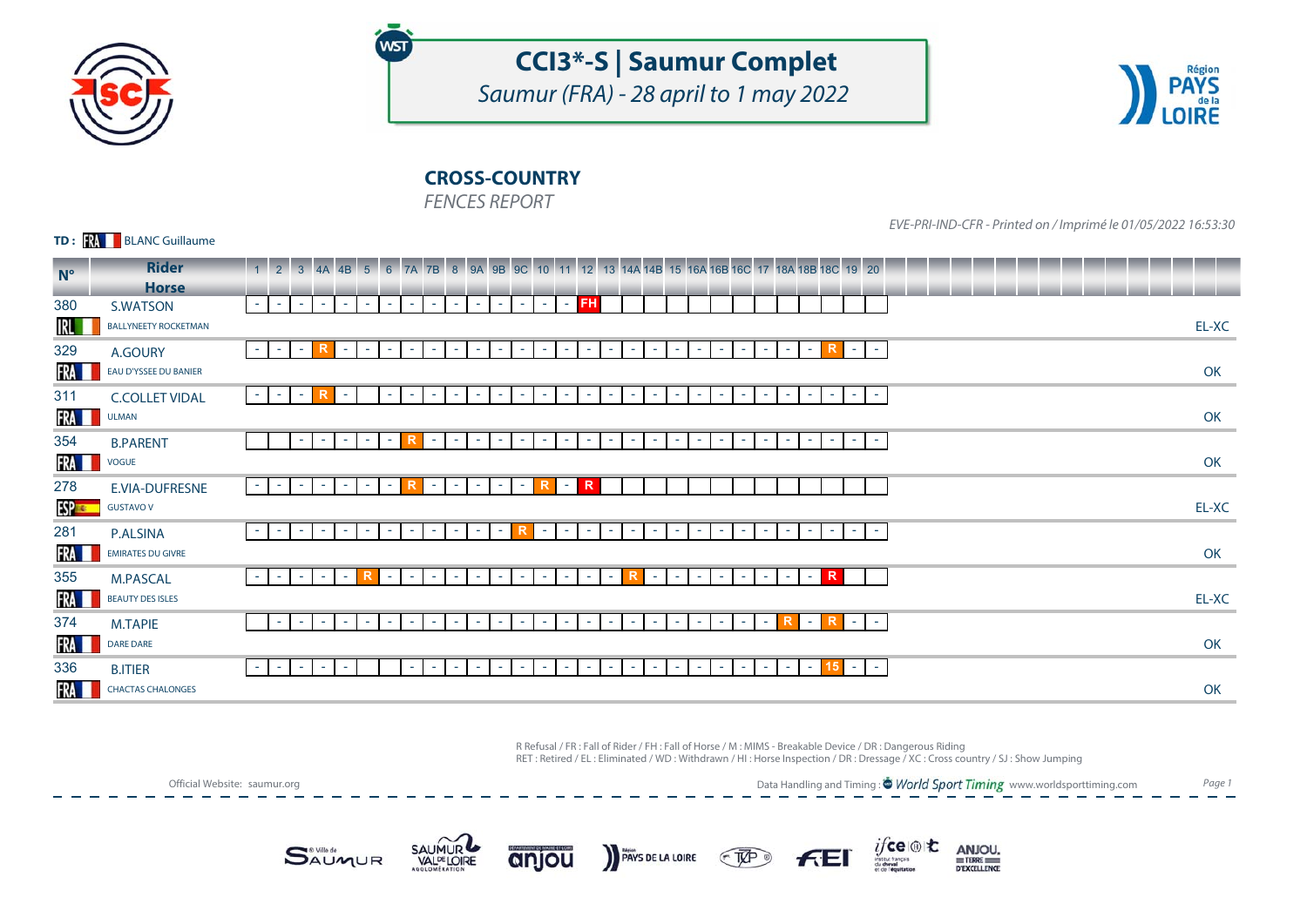

# **CCI3\*-S | Saumur Complet**

Saumur (FRA) - 28 april to 1 may 2022



## **CROSS-COUNTRY**

FENCES REPORT

WST

**TD: WE BLANC Guillaume** 

EVE-PRI-IND-CFR - Printed on / Imprimé le 01/05/2022 16:53:30

| <b>Rider</b>               | 4B 5 6 7A 7B 8 9A 9B 9C 10 11 12 13 14A 14B 15 16A 16B 16C 17 18A 18B 18C 19 20<br>$1 \t2 \t3 \t4A$                                                                                                                                                                                                                                                                  |        |
|----------------------------|----------------------------------------------------------------------------------------------------------------------------------------------------------------------------------------------------------------------------------------------------------------------------------------------------------------------------------------------------------------------|--------|
|                            | R<br>$\sim$<br>$\sim$ $ \sim$<br><b>Contract</b><br>$\sim$<br>$\sim$<br>$\sim$<br>$\sim$<br>$\sim$ 10 $\pm$<br>$\sim$ 10 $\pm$<br>$\sim$<br>$\sim$<br><b>Section</b><br>$\sim$<br>$\sim$<br>re d<br>$\sim$<br><b>College</b><br>$\sim$<br>$\sim$<br>$\sim$<br>$\sim$<br><b>College</b><br>$\sim$<br>$\sim$<br>$\sim$ 10 $\pm$<br>$\sim$<br>$\sim$<br><b>Contract</b> |        |
| <b>BOCAGE DE GENTIERE</b>  |                                                                                                                                                                                                                                                                                                                                                                      | OK     |
| A.CHOPLAIN                 | $\sim$<br>$\sim$<br>$\sim$<br>$\sim$<br>control.<br><b>College</b><br>$\sim$<br>$\sim$<br>$\sim$<br>$\sim$<br>$\sim$<br>$\sim$<br>$\sim$<br>$\sim$<br>$\sim$<br>$\sim$<br>$\sim$<br>$\sim$<br>$\sim$<br>$\overline{\phantom{a}}$<br>$\sim$<br>$\sim$<br>$\sim$<br><b>COL</b><br><b>COL</b><br>$\sim$                                                                 |        |
| DOISY DAENE D'EPTE AA      |                                                                                                                                                                                                                                                                                                                                                                      | OK     |
| S.WYZUJ                    | $\sim$<br>15<br>$\sim$<br>$\sim$<br>$\sim$<br>$\sim$<br>$\sim$<br><b>College</b><br>$\sim$<br>$\sim$<br>$\sim$<br>$\sim$<br>$\sim$<br>$\sim$<br>$\sim$<br>$\sim$<br>$\sim$<br>$\sim$<br>$\sim$<br>$\sim$<br>$\sim$<br>$\sim$<br>$\sim$<br>$\sim$<br>$\sim$<br>$\sim$<br>$\sim$<br>٠                                                                                  |        |
| ATHENA DE KERGUELEN        |                                                                                                                                                                                                                                                                                                                                                                      | OK     |
| <b>M.CERF</b>              | <b>RR</b><br>$\sim$<br>$\sim$ 10 $\pm$<br>$\sim$<br>$\sim$<br>$\sim$                                                                                                                                                                                                                                                                                                 |        |
| <b>D'JACK POT</b>          |                                                                                                                                                                                                                                                                                                                                                                      | RET-XC |
| V.SCOTT - LEGEND           | $\sim$<br>$\sim$ $ \sim$<br>$\sim$<br><b>.</b><br>$\sim$<br>$\sim$<br><b>College</b><br>$\sim$<br>$\sim$<br>$\sim$<br>$\sim$<br>$\sim$<br><b>COL</b><br><b>COL</b><br>$\sim$<br>$\sim$<br>$\sim$<br>$\sim$<br>$\sim$<br>$\sim$<br>$\sim$<br>$\sim$<br>$\sim$<br>$\sim$<br>$\sim$<br>$\sim$<br><b>COL</b><br>$\sim$                                                   |        |
| <b>DREAM D'HA</b>          |                                                                                                                                                                                                                                                                                                                                                                      | OK     |
| E.VIA-DUFRESNE             | $-$ RFR<br>$\sim$<br>$\sim$<br>$\sim$<br>c.<br>$\sim$<br>$\sim$<br>$\sim$<br>$\sim$<br>$\sim$<br>$\sim$<br>$\sim$<br>$\sim$<br>$\sim$<br>$\sim$<br>$\sim$<br>$\sim$<br><b>COL</b><br>$\sim$<br>$\sim$<br>$\sim$<br><b>COL</b><br>$\sim$<br><b>COL</b><br>$\sim$<br>$\sim$ 10 $\pm$                                                                                   |        |
| ORUJO CP 3280              |                                                                                                                                                                                                                                                                                                                                                                      | EL-XC  |
| <b>H.FELGINES</b>          | ÷<br>$\sim$<br>$\sim$<br><b>.</b><br>$\sim$<br>c.<br>$\sim$<br>$\sim$<br>$\sim$<br>$\sim$<br>$\sim$<br>and the<br>$\sim$<br>$\sim$<br>$\sim$<br>$\sim$<br>$\sim$<br>$\sim$<br>$\sim$<br>$\sim$ 10 $\pm$<br>٠<br>$\sim$<br>$\sim$<br>ж.<br>$\sim$                                                                                                                     |        |
| URANIE LA TREICHE          |                                                                                                                                                                                                                                                                                                                                                                      | RET-XC |
| <b>M.CROUAIL</b>           | $\sim$<br>$\sim$<br>$\sim$<br>$\sim$<br>$\sim$<br>$\sim$<br>$\sim$<br>٠<br>$\sim$<br>$\sim$<br>$\sim$<br>$\overline{\phantom{a}}$<br>$\sim$<br>$\sim$<br>$\sim$<br>٠<br>٠<br>$\sim$<br>$\sim$<br>$\sim$<br>٠                                                                                                                                                         |        |
| <b>CUPIDON DU CARDONNE</b> |                                                                                                                                                                                                                                                                                                                                                                      | OK     |
| A.SCHIVO                   | <b>FH</b><br>$\sim$<br>$\sim$ $-$<br>$\sim$<br>$\sim$<br>$\sim$<br>$\sim$<br>$\sim$<br>$\sim$<br><b>COL</b><br>$\sim$<br><b>COL</b>                                                                                                                                                                                                                                  |        |
| <b>DELHI DE BUET</b>       |                                                                                                                                                                                                                                                                                                                                                                      | EL-XC  |
|                            | <b>Horse</b><br><b>B.LUDA</b>                                                                                                                                                                                                                                                                                                                                        |        |

R Refusal / FR : Fall of Rider / FH : Fall of Horse / M : MIMS - Breakable Device / DR : Dangerous Riding RET : Retired / EL : Eliminated / WD : Withdrawn / HI : Horse Inspection / DR : Dressage / XC : Cross country / SJ : Show Jumping

Official Website: saumur.org

Data Handling and Timing : <sup>\*</sup> World Sport Timing www.worldsporttiming.com Page 2